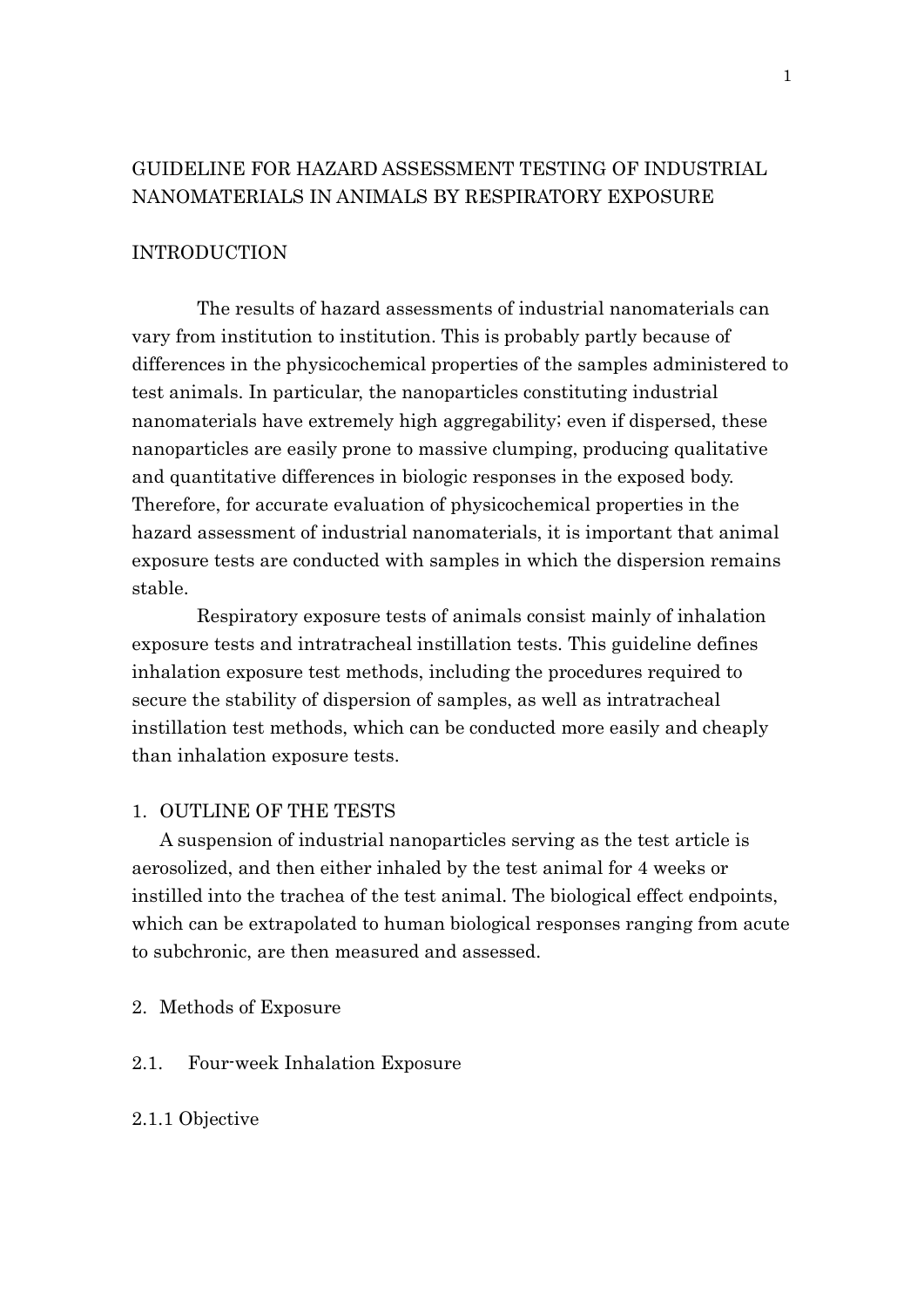This is a feasible and highly reliable hazard assessment test method for industrial nanomaterials in which the dispersibility of nanoparticles that readily aggregate is secured and respiratory exposure is reproduced. The development of this method was based on existing methods for hazard assessment testing of common chemicals by inhalation exposure in test animals.

The purpose of this test method is to obtain results for industrial nanomaterials that can be extrapolated to human biological responses ranging from acute to subchronic. By performing 4-week animal inhalation exposure, endpoints of biological effects relevant to such results are measured.

## 2.1.2 Test Method

A suspension of the test article, which is an industrial nanomaterial, is dispersed in air by the spray-dispersion method, and the test animals are exposed to the dispersion by inhalation. First, the test article in dry powder is dispersed into water to produce a sample suspension, which is subjected to pressurized nebulisation to generate aerosols.

Besides the aforementioned wet dispersion method, the dry dispersion method, in which the test article is directly dispersed, is another method for dispersing fine particles in air. The advantages of the wet dispersion method are that 1) aerosols can be dispersed at the nano-size level; and 2) because the test article is in the liquid state until immediately before exposure, the risk of accidental exposure of laboratory workers is minimized. The disadvantage of the wet dispersion method is that, unlike with the dry dispersion method, mass concentrations cannot be increased. However, use of the dry dispersion method distributes large numbers of micro-sized aggregated particles.

The following is a description of the methods and items to be recorded in regard to the test article and test animals and the experimental setup for inhalation, exposure and measurement.

### (1) Test Article

The items listed below for assessing the dry powder test article, sample suspension and aerosol should be measured as accurately as possible. The aerosol to be inhaled should be periodically measured during the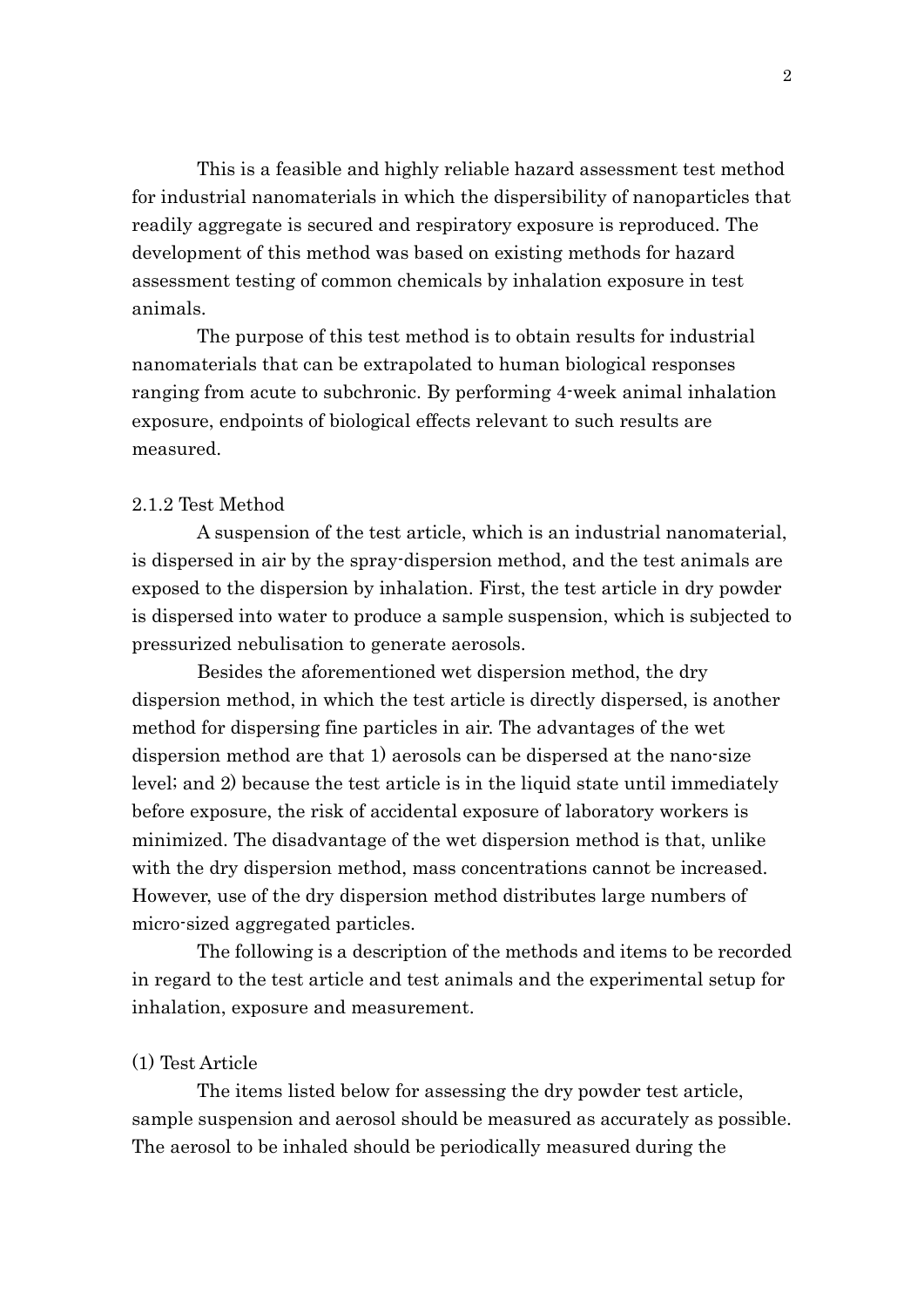exposure period, and the measurement methods, conditions and results should be recorded.

(i) Dry powder test article

Chemical composition, including particle size distribution, shape and morphology; crystallinity; specific surface area; and impurities (ii) Sample suspension

Particle size distribution, shape and morphology; zeta potential; type and concentration of particle dispersant; type and composition/purity of the vehicle; dispersion stability of the suspension; and endotoxin level of the suspension

(iii) Aerosols to be inhaled

Particle size distribution, shape and morphology; shape measurements such as particle aspect ratio; and mass and number concentrations and stabilities

#### (2) Test Animals

Male Wistar specific pathogen-free (SPF) rats, aged 8 to 10 weeks at the start of the experiment, should be used as test animals.

(i) Before inhalation exposure

Animals should be randomly divided into three groups: a low-dose exposure group, a high-dose exposure group and a negative control group. The mean weight for each group should be almost the same; the variability in weight in each group should be within ±20%. Animals should be kept in the exposure environment for at least 5 days before the start of the test to allow for acclimatization to laboratory conditions. Animals should be fed a diet for rats — preferably a low-fat feed in compliance with Good Laboratory Practices — and allowed ad libitum access to the feed and to water. (ii) During inhalation exposure

The cage containing the rats should be placed in the exposure Chamber. Each group is subjected to inhalation exposure for 6 h a day on a 5-day-a-week basis for a period of 4 weeks. Feed and water should be withheld during exposure but allowed ad libitum after the daily exposure period.

(iii) During the observation period after the end of exposure

Rats should be maintained at a temperature of 20±5 °C and a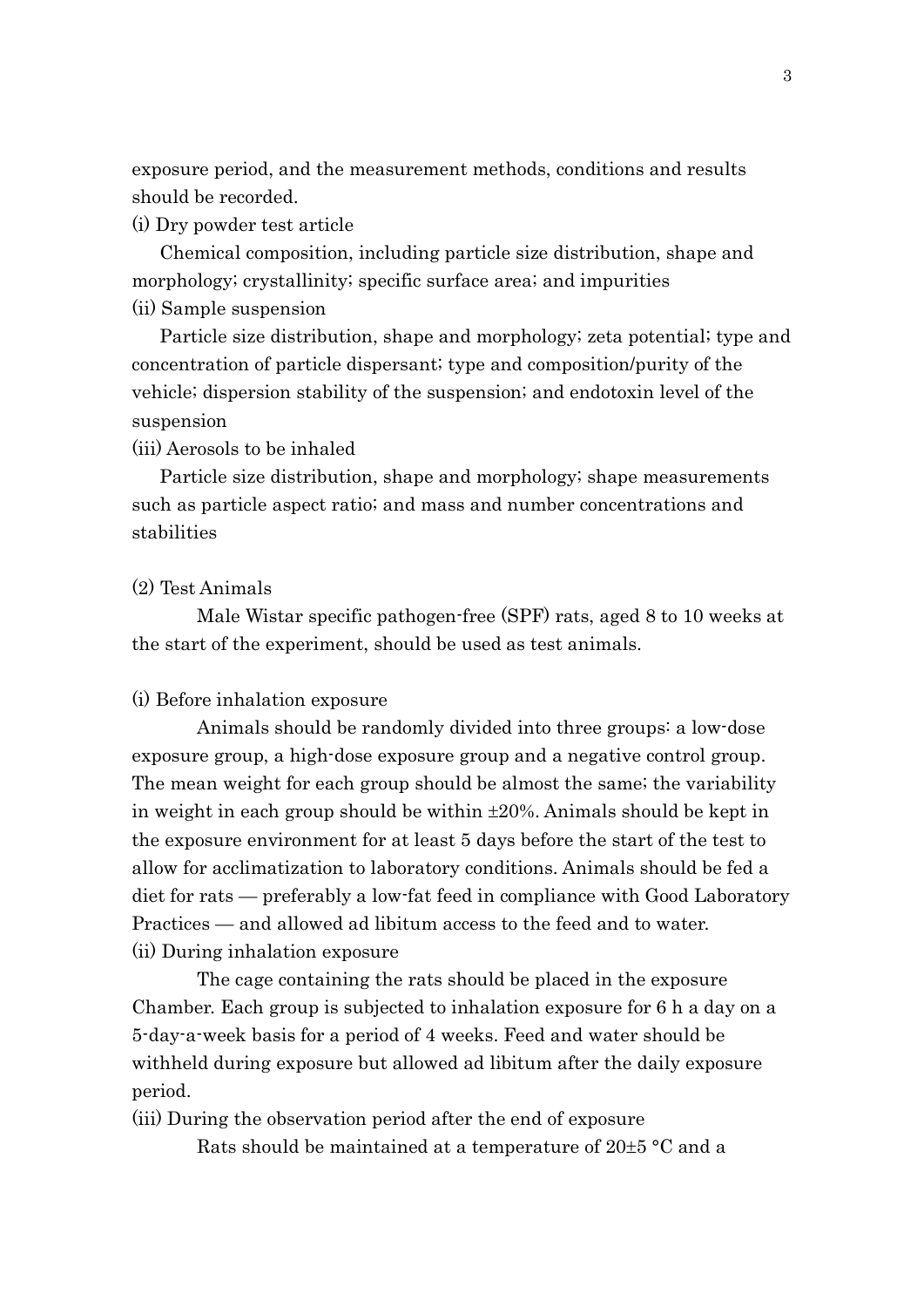humidity of 50%±20% and allowed at libitum access to feed and water. Each rat given the test article should be visually checked at least once every other day for any systemic change. Body weight should be measured at least once every week. When a significant difference is observed in body weight between the negative control group and the exposure groups, pair feeding should be performed to match weights.

Rats that die during the observation period should be dissected as soon as possible. An effort should be made to determine the cause of death through both histopathological and macroscopic observation.

Moribund rats should be euthanased if they are unlikely to recover. If any macroscopic change is observed in general status or in individual organs, it should be recorded and histopathologically examined. (iv) Dissection

Dissection is performed on rats selected at random from each group 3 days, 1 month (4 weeks) and 3 months (12 weeks) after the end of exposure. Preferably, at least five animals should be dissected at each time point.

(3) Inhalation Exposure System

The inhalation exposure system consists of an aerosol generator, an exposure chamber, and an aerosol-measuring system. The Figure schematically shows the experimental setup of the inhalation exposure system.

| 排気処理装置へ | Exhaust   |
|---------|-----------|
| 切替弁     | Valve     |
| 清浄空気    | Clean air |

エアロゾル発生装置 Pressurized nebuliser 懸濁液タンク Suspension tank イオン Ionised air ヒーター Heater ドレン Water purge

暴露チャンバー Exposure chamber 排水 Drain 排気処理装置へ Exhaust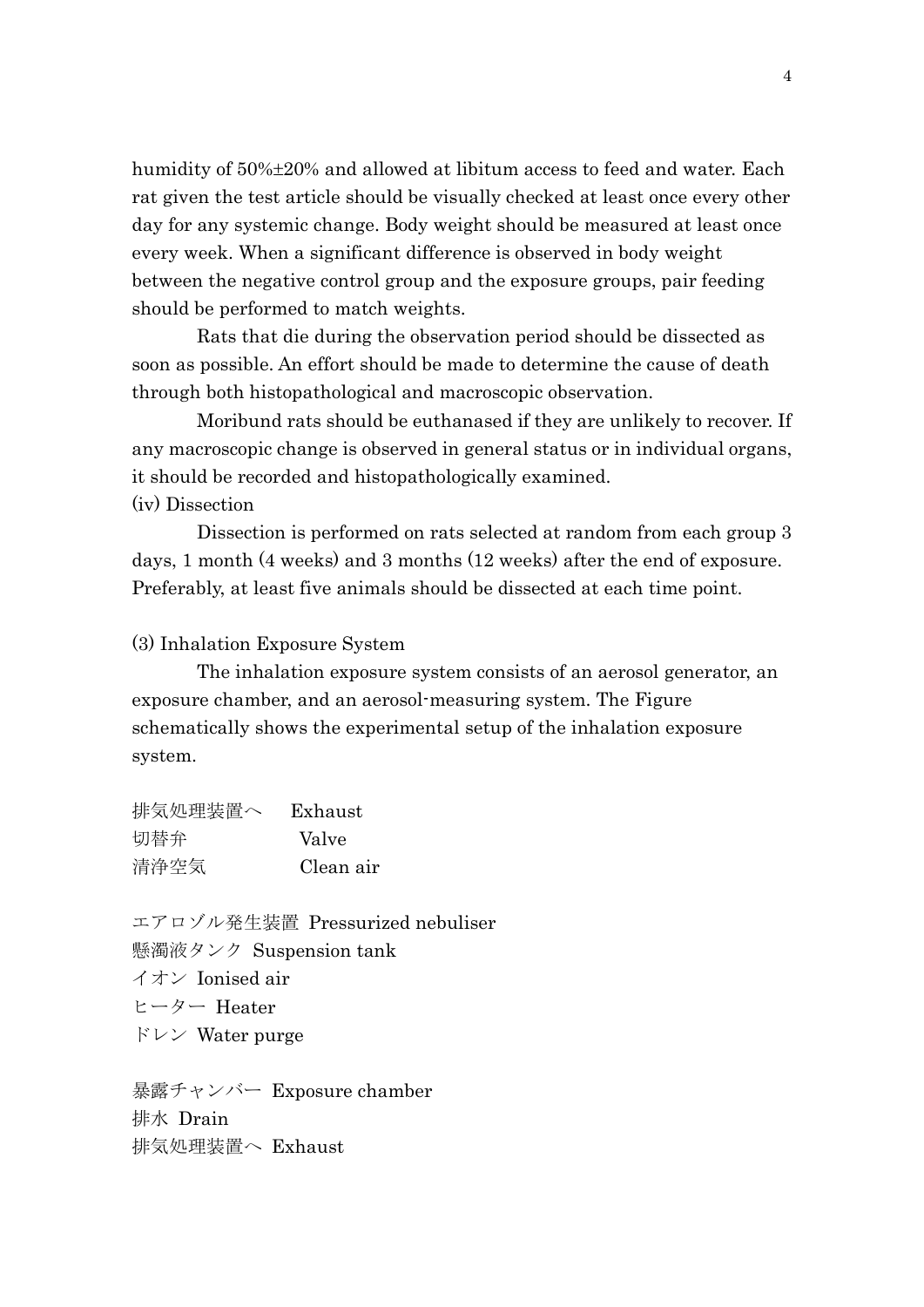インラインエアロゾル解析装置 In-line aerosol analysis system SMPS または ELPI SMPS or ELPI

オフラインエアロゾル解析装置 Off-line aerosol analysis system フィルタの質量測定または化学分析 Mass measurement or chemical analysis of the filtrate

SEM 観察用粒子捕集装置 Precipitator for SEM observation 高圧電源 H.V.

静電粒子捕集装置 Electrostatic precipitator



Figure: Schematic diagram of the experimental setup

(i) Pressurised nebuliser

The test article is aerosolized by using an apparatus that nebulises suspensions under pressure and then dries them to generate aerosol particles.

Preferably, the aerosol generator is capable of generating the test aerosol continually for more than 6 h from one sample instillation.

By determining the consumption of suspensions under the operating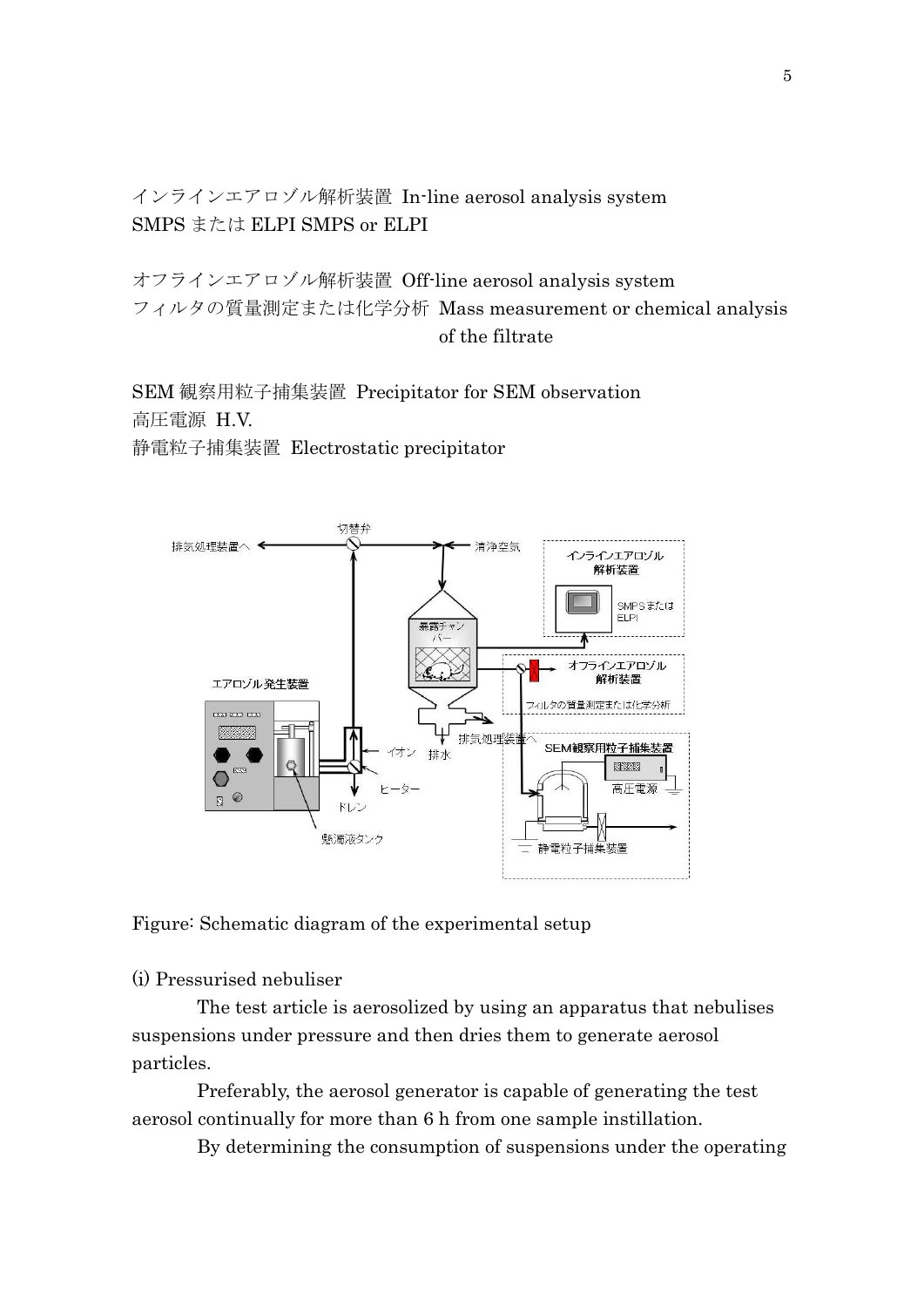conditions specified for the generator, the amount of suspension required during the exposure period should be determined.

The sample suspension should be visually examined in advance to ascertain that the particles are dispersed in it.

In order to ascertain that the dispersant for the suspension has no effect, aerosolized dispersant only should be provided to the negative control group.

#### (ii) Exposure chamber

Three large whole-body exposure chambers (effective volume about 350 L) capable of accommodating 40 rats are used: one for supply of high-concentration test aerosols; another for low-concentration test aerosols; and the third for the dispersant aerosol given to the negative controls.

Ventilation should be maintained at 20 or more air changes per hour (ventilation flow rate: 120 L/min). The temperature inside the chambers should be maintained at  $20\pm5$  °C and the humidity at  $50\% \pm 20\%$ . The exhaust from the exposure chambers should be cleared of deleterious material by using high-efficiency particulate air (HEPA) filters or activated carbon. (iii) Aerosol-measuring system

The details of the measuring system are described below in (4). This system consists of a real-time aerosol-measuring system, for confirming particle size distribution etc. and evaluating the stability of concentrations during inhalation exposure, and a filter sampler for measuring the mass concentration of the test article.

## (4) Measuring system

Aerosols in the exposure chambers should be measured by the real-time aerosol-measuring system and filter sampler.

(i) Real-time aerosol-measuring system

The particle size distribution of the aerosol is measured several times on the day of exposure with a scanning mobility particle sizer, an electrical low-pressure impactor, etc. It is preferable to perform serial measurements of relative concentration and number concentration during exposure, by using a dust meter and a condensation particle counter. (ii) Filter sampler

During the exposure period, a fixed volume of air is suction-filtered from the exposure chamber and particles are collected from the filter. The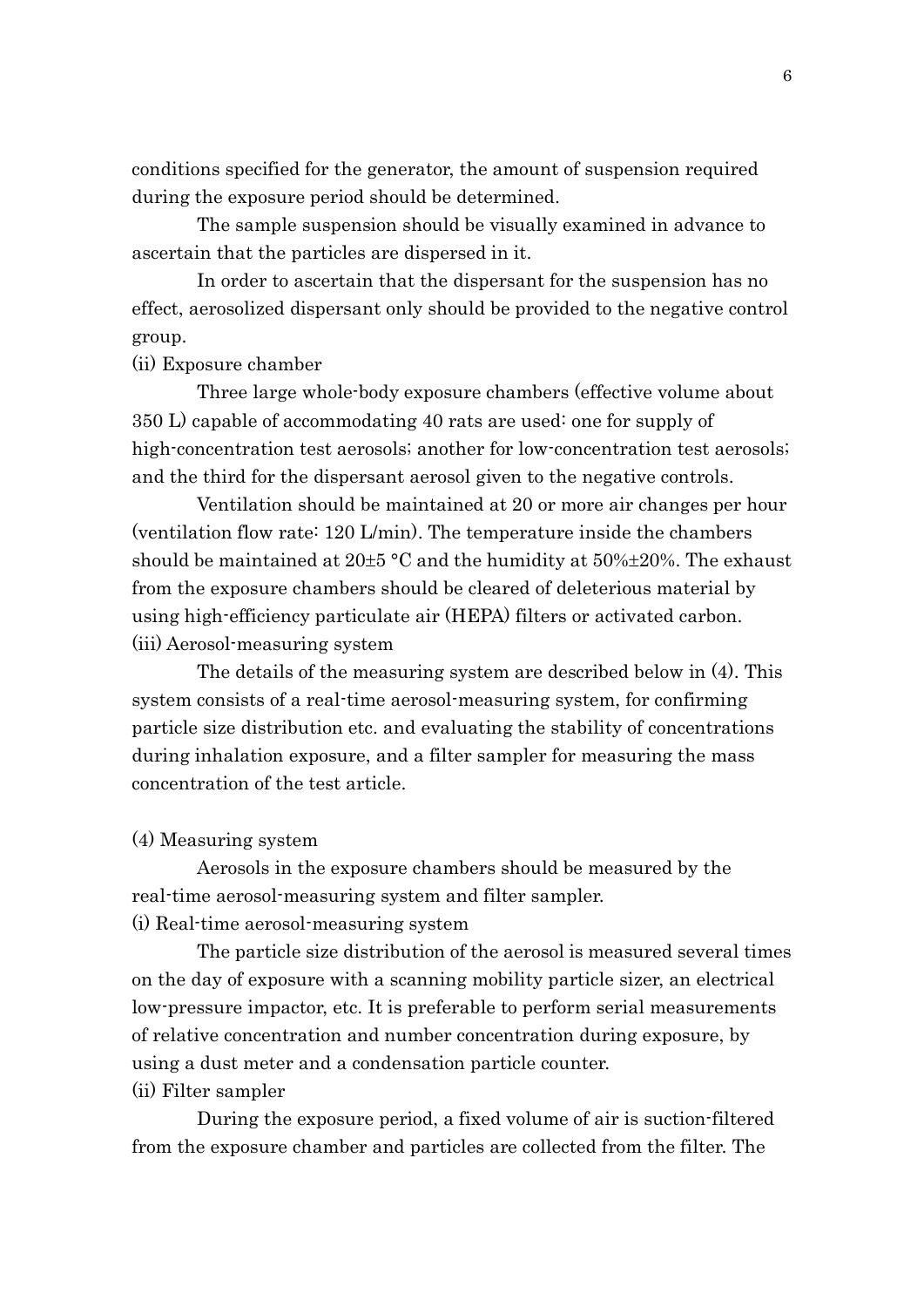mass concentration of the sample collected is obtained and chemical analysis is performed. Furthermore, samples for electron microscopic observation are harvested by using the filter or the electrostatic precipitator, and the particle morphology and size distribution are measured.

(5) Operating Conditions for the Exposure System

Exposure should be performed under the operating conditions of the exposure system, which should be defined in advance. The conditions should be confirmed and recorded as the experiment proceeds.

(i) Time

Start time of exposure and end of exposure

- (ii) Quality of the air in the exposure chamber during operation Temperature, humidity, ventilation air volume and internal pressure
- (iii) Nebuliser operation

Pressure of supplied air, rate of air flow from the nebuliser, temperature

- of the heating device used for drying, and consumption of suspensions
- (iv) Sampler for measurement of mass concentration Amount of air to be sampled and times of start and end of sampling

#### 2.2 Administration by Intratracheal Instillation

#### 2.2.1 Objective

Intratracheal instillation is an exposure technique by which a test article can be directly instilled into the lungs via the respiratory tract. It conducted more easily and cheaply than inhalation exposure. Furthermore, because the volume administered can be defined, it is possible to clarify the dose–response relationship between this volume and the response. However, it should be noted that because the test article is delivered by forced injection, great care should be taken to ensure that the particles are evenly distributed in the suspension.

The purpose of this method of testing industrial nanomaterials is to obtain results that can be extrapolated to human biological responses ranging from acute to subchronic. After intratracheal instillation of the test article, the endpoints of the biological effects relevant to such results are measured.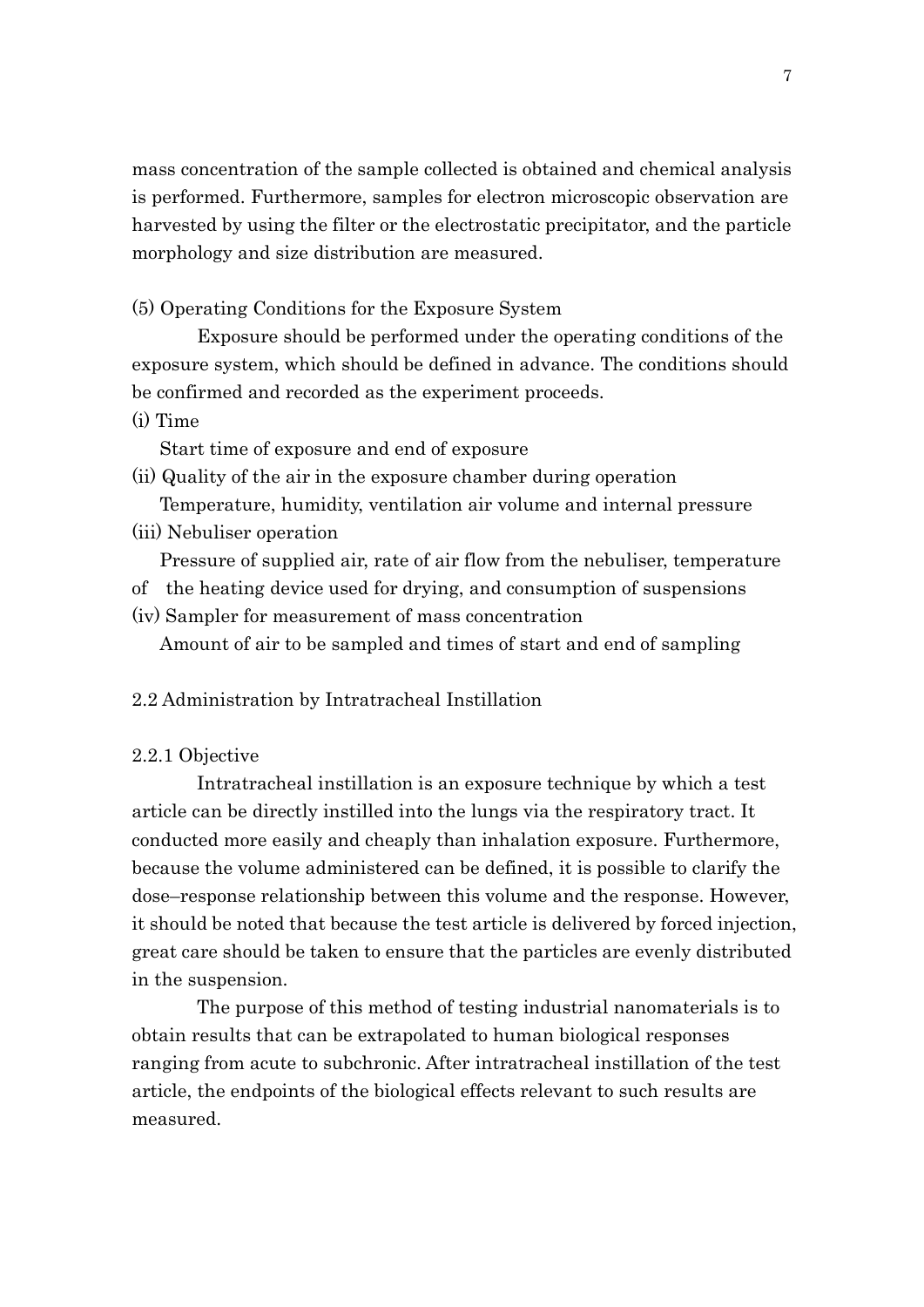#### 2.2.2 Test Method

#### (1) Test Article

The items listed below for assessing the dry-powder test article and sample suspension should be measured as accurately as possible. (i) Dry powder test article

Chemical composition, including particle size distribution, shape and morphology; crystallinity; specific surface area; and impurities (ii) Sample suspension

Particle size distribution, shape and morphology; zeta potential; pH; type and concentration of particle dispersant; type and composition/purity of vehicle; dispersion stability of suspension; and endotoxin level of suspension

When these physicochemical properties have been measured, if any item is found to be inappropriate for the samples to be instilled, an effort should be made to prepare samples again from the original powder so that all the items adequately fulfil the requirements for samples.

#### (2) Test Animals

Male Wistar SPF rats aged 8 to 10 weeks at the start of the experiment are used as test animals.

## (i) Before the start of instillation

Animals should be randomly allocated so that the mean body weight in each group is almost the same. If possible, it is preferable to have two or more groups receiving different doses of the test article, together with a negative control group receiving vehicle only. The variability in weight in each group should be within  $\pm 20\%$ . Animals should be kept in the exposure environment for at least 5 days before the start of the test to allow for acclimatization to laboratory conditions.

## (ii) Administration

The test article in the vehicle should preferably be administered at two or more different dosage levels, ranging from low to high doses. The negative control group should receive vehicle only, at the same volume.

Animals should be deeply anesthetized by inhalation of diethyl ether vapour. The mouth is then opened with a laryngoscope and a cannula inserted into the trachea, into which the sample solution contained in the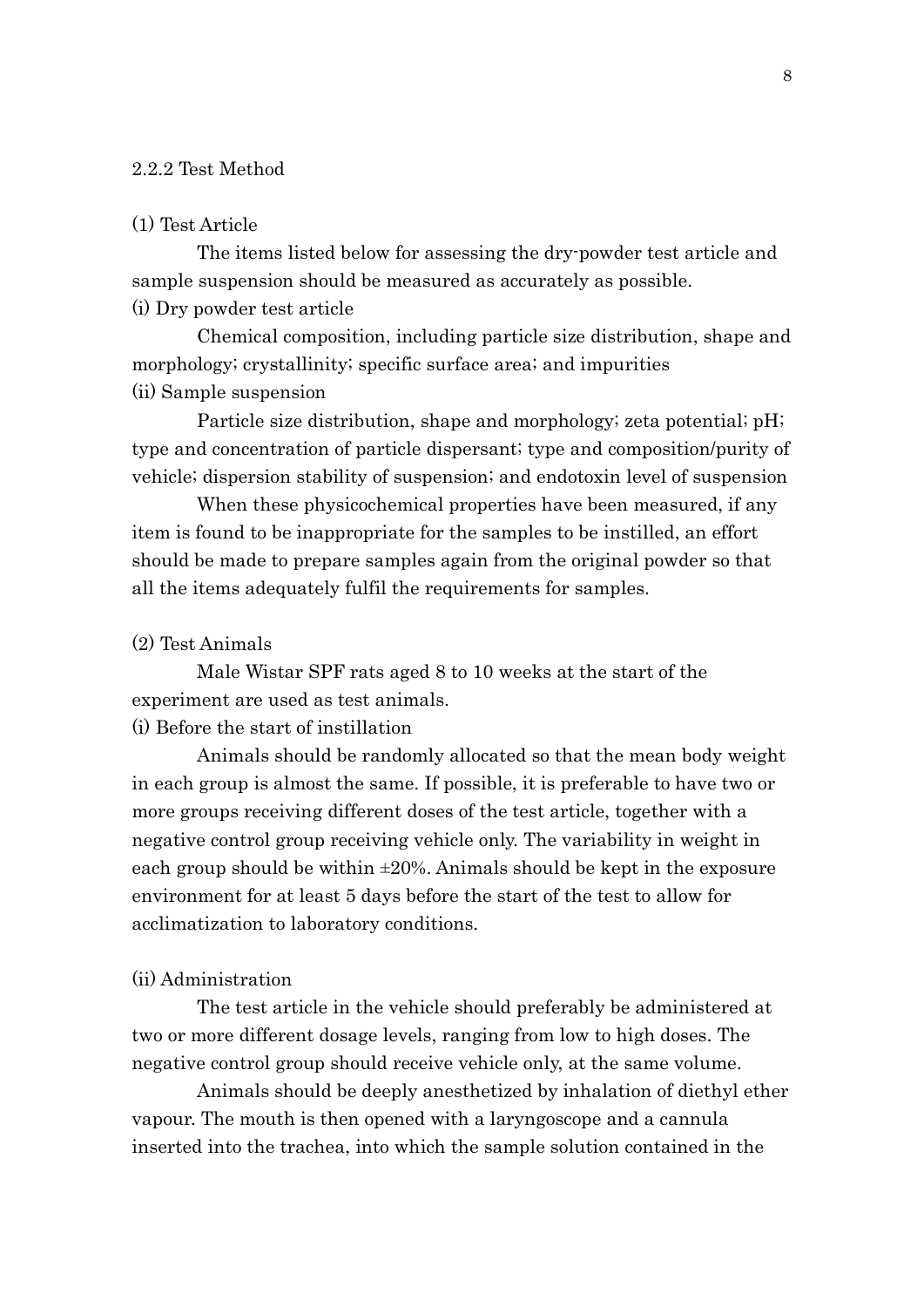syringe is instilled as a single dose. All instruments should be sterilized before use.

(iii) Observation period after administration

Animals should be maintained in a sterile cage at a temperature of 20 $\pm$ 5 °C and a humidity of  $\pm$ 20%. Each rat given the test article should be visually checked at least once every other day for any systemic change. Body weight should be measured at least once every week. When a significant difference is observed in body weight between the negative control group and the exposure groups, pair feeding should be performed to match weights.

Rats that die during the observation period should be dissected as soon as possible. An effort should be made to determine the cause of death through both histopathological and macroscopic observation.

Moribund rats should be euthanased if they are unlikely to recover. If any macroscopic change is observed in general status or in individual organs, it should be recorded and histopathologically examined. (iv) Dissection

Dissection is performed in the low-dose exposure group, high-dose exposure group and negative control group 3 days, 1 week, 1 month, 3 months and 6 months after instillation. If possible, perform additional dissections at 12 and 24 months. Preferably, at least five animals should be dissected at each time point.

# 3. Evaluation Points and Evaluation Method

## 3.1 Outline of Evaluation

In respiratory tract exposure tests, the hazard assessment of the test article should include a comprehensive analysis of the results of the following:

- (i) Definition of a number of endpoints such as responses that can be extrapolated to human pathological conditions or highly reliable surrogate markers for determining these pathological conditions among the biologic responses induced by the test article.
- (ii) Comparison of each end point with that in the negative control group (or non-exposure group); determination of qualitative and quantitative responses; and determination of the relationships between such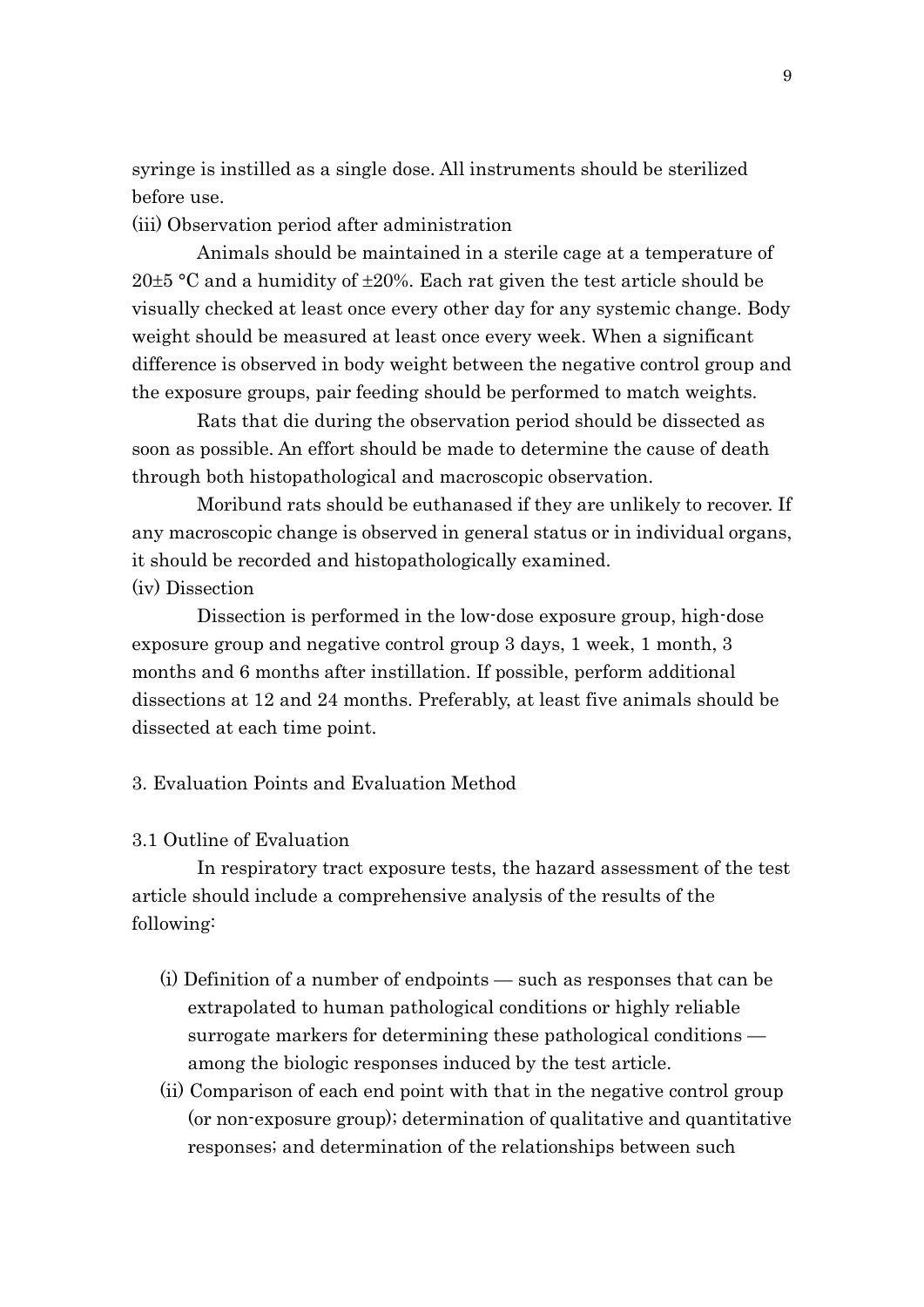responses and the concentration of the exposure article and the duration of administration, as well as the 'dose quantity–effect relationship'.

(iii) Examination of consistency among end points.

#### 3.2 Evaluation Points

The following points should be evaluated.

# (1) Lung tissue

Evaluation should be made from periodic histopathological observations, e.g. for the presence or absence of inflammatory changes, fibrotic change and tumorigenesis.

(2) Bronchoalveolar lavage fluid (BALF)

Cellular and non-cellular components are recovered from BALF. In the cellular component, the number of neutrophils serves as a marker of infiltration of inflammatory cells. In the non-cellular component, the protein concentration is a marker of the permeability of the alveolar–capillary barrier; the level of lactate dehydrogenase release serves as a marker of cytotoxicity; and quantification of cytokine concentrations as inflammatory markers is useful.

#### (3) Tissues from other organs

Usually, the following organs and tissues are selected for examination for organ weight determination and histopathology; however, fewer, or more, tissues may be examined as appropriate, depending on the results of macroscopic observations etc.

For organ weight determination: lungs, liver, spleen, kidney, testes and brain.

For histopathology: hilar and mediastinal lymph nodes, heart, liver, spleen, kidney, testes and brain.

Animals that die during the administration period should be immediately necropsied. Organ weighing and histopathology, as well as macroscopic observation of organs and tissues, should be performed as necessary to clarify the cause of death and the degree of toxicity at the time of death.

#### 3.3 Examination Process

Examinations should be conducted in the order of lung weight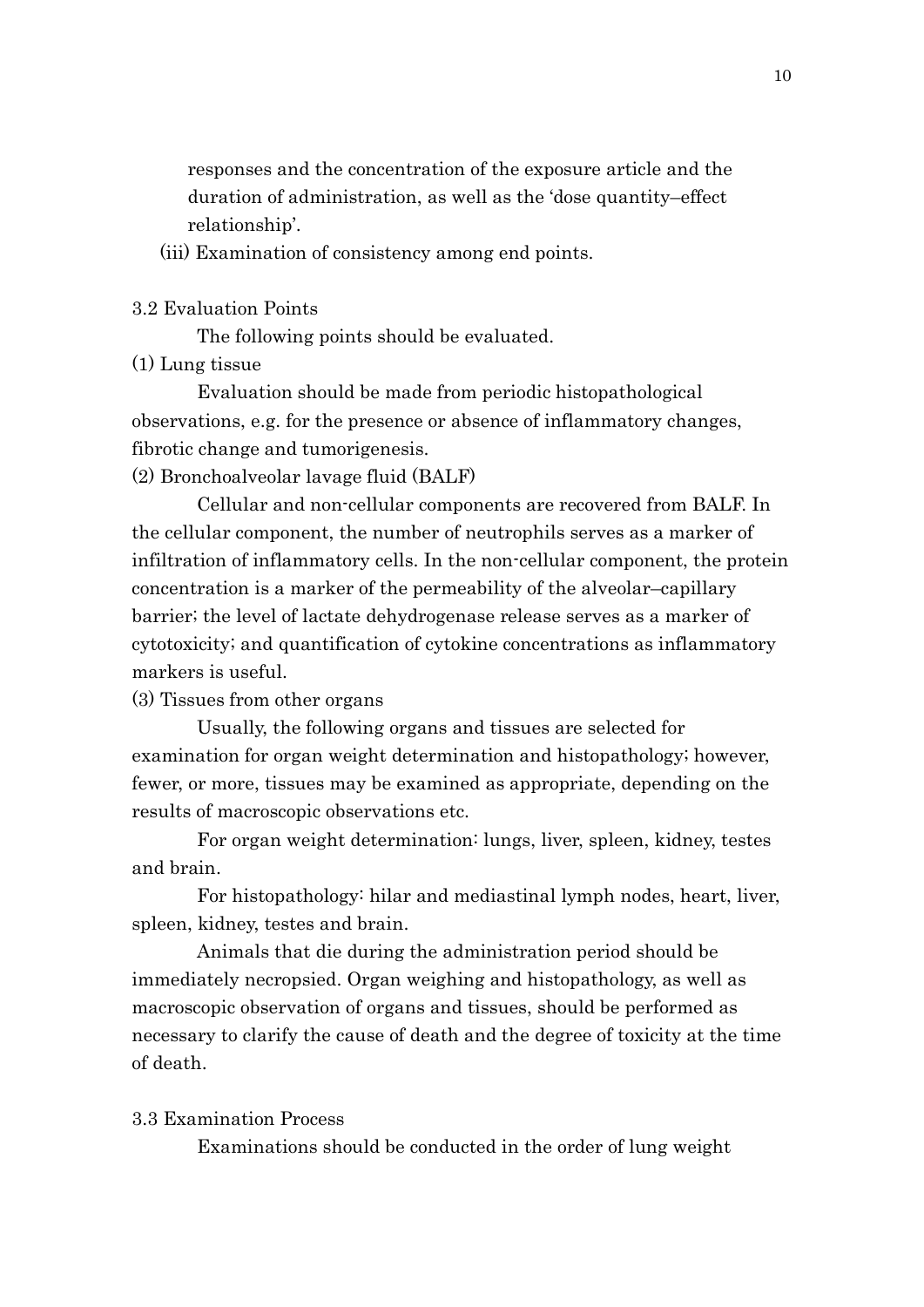determination  $\rightarrow$  collection of BALF  $\rightarrow$  fixation of lung tissue $\rightarrow$  removal of organs other than the lungs and organ weighing. Details are given below. (1) Lung weight determination

Both lungs should be removed and their wet weights determined. (2) Collection of BALF

For BALF collection, after a catheter is inserted into the respiratory tract, the bronchus is clamped with e.g. forceps. Saline from a syringe is instilled into the right lung via the catheter.

When a rat is the test animal, the volume instilled into one lung is about 5 to 10 mL. After the lung is almost fully inflated, free-flowing BALF is collected. For protein analysis of BALF, the supernatant from 15 mL of lavage fluid recovered at the start of collection should be used. For analysis of cell numbers, a total of 50 mL should be recovered for use in subsequent measurements of cell numbers and cell fractionation.3) Fixation of Lung **Tissue** 

After the end of BALF collection, the bronchus is unclamped. Then, the tissue is fixed under constant pressure by pouring in a fixative (10% neutral formalin or 4% paraformaldehyde) via a cannula at a pressure of about 25 cm  $H_2O$ . This constant-pressure fixation enables observation of the lung tissue with the alveoli inflated in a natural manner. After instillation of the fixative, the trachea is ligated and fixed for 24 h to allow penetration of the fixative.

It should be noted that the left lung is used for histopathological preparation.

Additionally, for molecular biological examination, BALF is not collected; after the wet weight determination, the tissue is homogenized to extract RNA and protein.

(4) Removal and Weighing of Organs

Each organ is removed and the adhering adipose tissue etc. eliminated. The organ is then weighed. The tissues are then fixed with a fixative such as formalin. For testicular biopsy, Bouin's fixative can be used instead, in which case the fixation time should be 24 h, as with formalin.

3.4 Histopathological Evaluation of the Lung

Fixed specimens are washed to remove the fixative and then dehydrated and defatted with ethanol etc. Subsequently, the alcohol is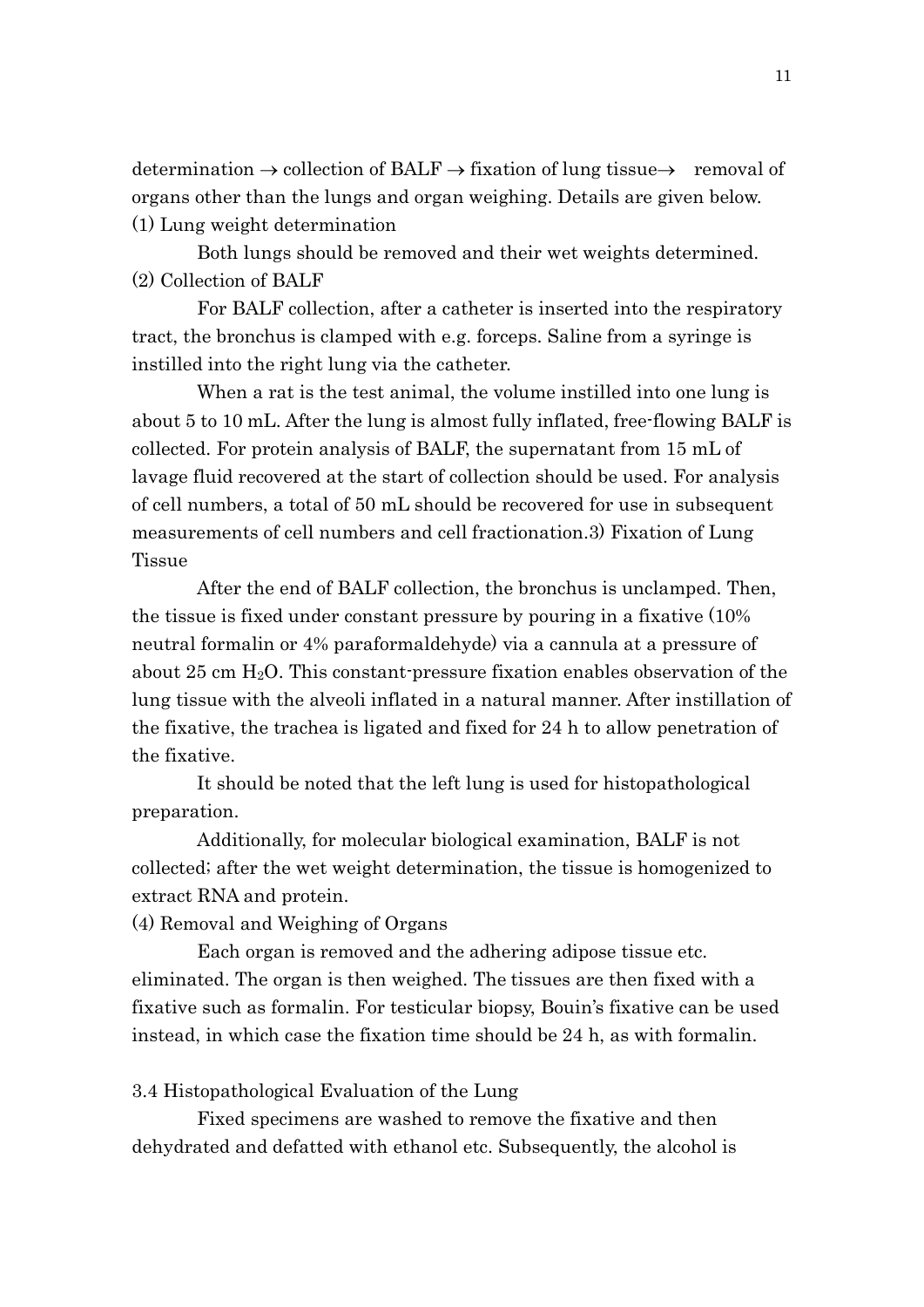removed with a clearing agent (e.g., xylene, chloroform) before paraffin impregnation (melting point: 58 to 60 °C). Specimens are then embedded in paraffin blocks.

From the paraffin-embedded lung tissue, 3-µm-thick sections are cut and mounted on glass slides. Paraffin sections are deparaffinised with xylene and alcohol and then stained with haematoxylin and eosin for assessment of the degree of inflammation or with Masson's trichrome and/or Elastica van Gieson stain for assessment of fibrosis.

Pathological observations should be described at each observation (dissection) point: inflammatory cell infiltration; collagen deposition in the stroma and pleura; the presence of tumours or hypermorphosis of respiratory epithelial cells and alveolar epithelial cells; emphysematous change, etc.

Inflammatory changes and fibrotic changes can be described by using the point-counting method (see Appendix) for quantitative evaluation.

#### 4. References

1) OECD (2009), Subacute Inhalation Toxicity: 28-Day Study, Revised Test Guideline No 412, Environment Directorate, OECD, Paris.

2) Note Q, Commission Directive 97/69/EC of 5 December 1997 adapting to technical progress for the 23rd time Council Directive 67/548/EEC on the approximation of the laws, regulations and administrative provisions relating to the classification, packaging and labelling of dangerous substances. substances. Official Journal of the European Communities, 13 December 1997,

3) 吸入毒性(毒性試験講座9), 和田攻、内田厳雄、香川順ほか編 1992 地人書館 ISBN-10: 4805203293

4) Shimada M, Wang WN, Okuyama K, Myojo T, Oyabu T, Morimoto Y, Tanaka I, Endoh S, Uchida K, Ehara K, Sakurai H, Yamamoto K, Nakanishi J. 2009. Development and Evaluation of an Aerosol Generation and Supplying System for Inhalation Experiments of Manufactured Nanoparticles. Environ. Sci Tech 43(14): 5529–5534.

5) Morimoto Y, Hirohashi M, Ogami A, Oyabu T, Myojo T, Nishi K, Kadoya C, Todoroki M, Yamamoto M, Murakami M, Shimada M, Wang WN, Yamamoto K, Fujita K, Endoh S, Uchida K, Shinohara N, Nakanishi J, Tanaka I. 2010. Inflammogenic effect of well-characterized fullerenes in inhalation and intratracheal instillation studies. Part. Fibre Toxicol. Mar 14;7:4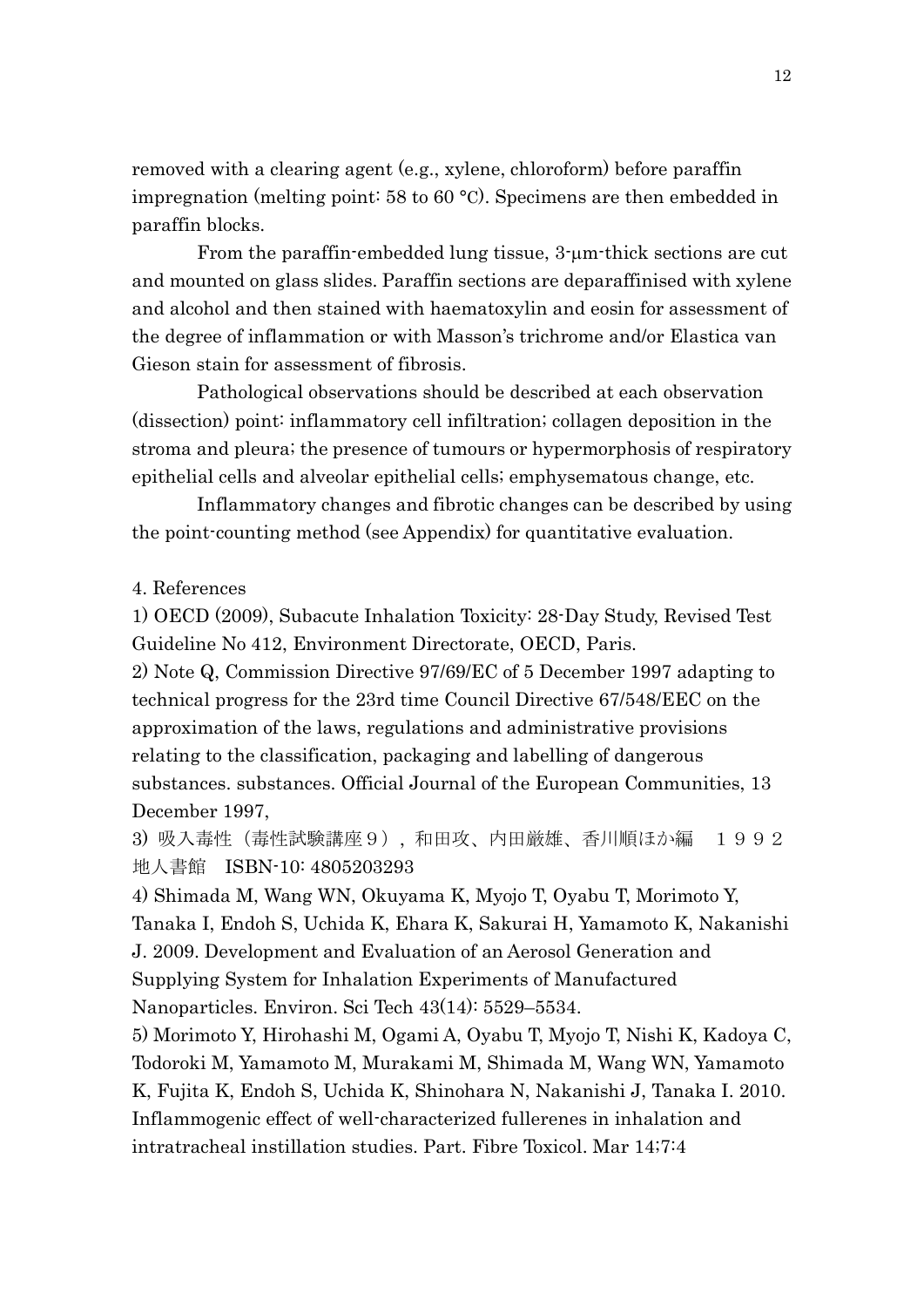6) Driscoll, K. E., D. L. Costa, G. Hatch, R. Henderson, G. Oberdorster, H. Salem, and R. B. Schlesinger. "Intratracheal Instillation as an Exposure Technique for the Evaluation of Respiratory Tract Toxicity: Uses and Limitations." Toxicol Sci 55, no. 1 (2000): 24-35.

7) Ogami, A., Y. Morimoto, T. Myojo, T. Oyabu, M. Murakami, M. Todoroki, K. Nishi, C. Kadoya, M. Yamamoto, and I. Tanaka. "Pathological Features of Different Sizes of Nickel Oxide Following Intratracheal Instillation in Rats." Inhal Toxicol 21, no. 10 (2009): 812-8.

8) Ogami, A., Y. Morimoto, T. Myojo, T. Oyabu, M. Murakami, K. Nishi, C. Kadoya, and I. Tanaka. "Histopathological Changes in Rat Lung Following Intratracheal Instillation of Silicon Carbide Whiskers and Potassium Octatitanate Whiskers." Inhal Toxicol 19, no. 9 (2007): 753-8.

9) Kajiwara, T., A. Ogami, H. Yamato, T. Oyabu, Y. Morimoto, and I. Tanaka. "Effect of Particle Size of Intratracheally Instilled Crystalline Silica on Pulmonary Inflammation." J Occup Health 49, no. 2 (2007): 88-94.

10) Ogami, A., Y. Morimoto, H. Yamato, T. Oyabu, T. Kajiwara, and I. Tanaka. "Patterns of Histopathological Change Determined by the Point Counting Method and Its Application for the Hazard Assessment of Respirable Dust." Inhal Toxicol 16, no. 11-12 (2004): 793-800.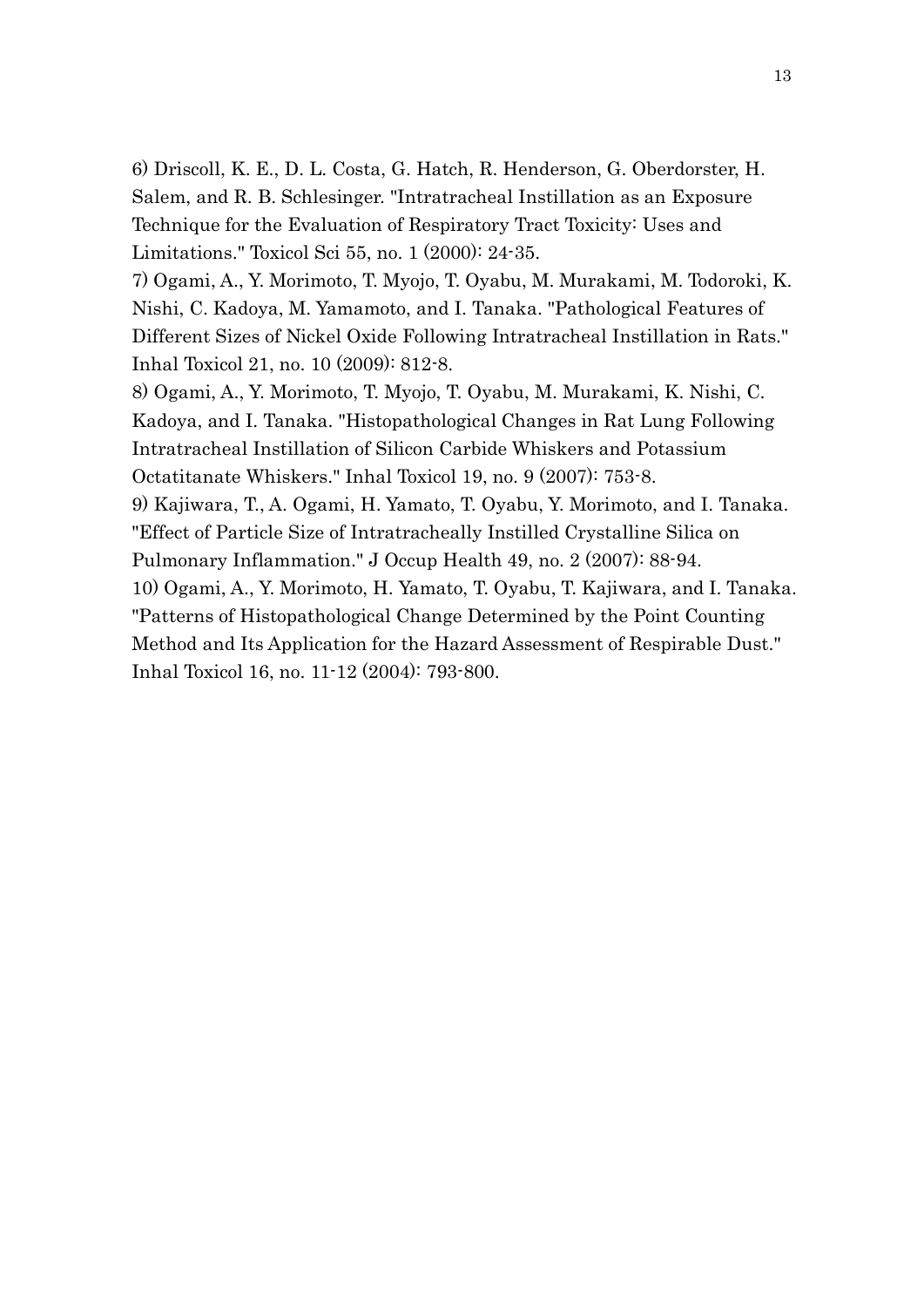# APPENDIX

## POINT-COUNTING METHOD

1. Example of Quantification of Degree of Inflammation of Lung Tissue

Digital images taken of tissue specimens are analysed by using a light microscope linked to a digital camera and a personal computer. It is desirable to capture at random at least six images of lung specimen stained with hematoxylin and eosin under light microscopy at a magnification of 100 (Appendix Figure 1A)

When taking images, it is desirable to obtain images of only the alveolar region selectively and randomly throughout the lung field by adjusting the field of view so that the air spaces found in e.g. relatively large vessel lumens and bronchial lumens are excluded as far as possible.

A 300-point grid is placed over each captured image on the computer screen (Appendix Figure 1B), and the number of grid points falling on inflammatory areas is counted (Appendix Figure 1C). Inflammatory areas are exemplified by the following:

(1) Infiltration of inflammatory cells (neutrophils, eosinophils, lymphocytes, monocytes, etc.)

(2) Aggregated foci of alveolar macrophages (including phagocytic macrophages)

(3) Granulomas

The degree of inflammation of lung tissue is defined as the value obtained by dividing the number of points on inflammatory areas by 300, which is the total number of grid points. Scores should preferably be evaluated by more than one assessor at every time point.



Appendix Figure 1 Quantification of the Degree of Inflammation of Lung Tissue (Example)